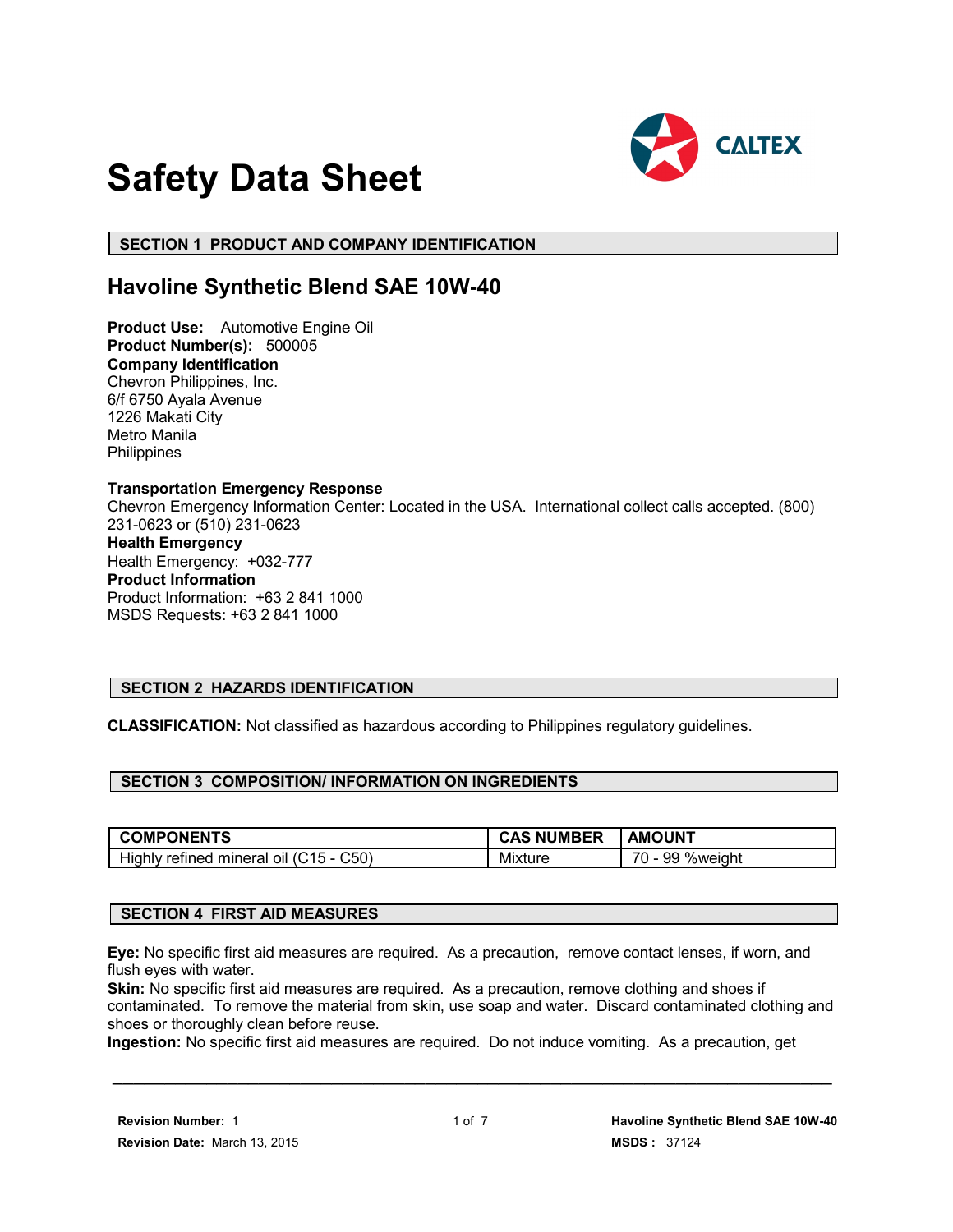medical advice.

**Inhalation:** No specific first aid measures are required. If exposed to excessive levels of material in the air, move the exposed person to fresh air. Get medical attention if coughing or respiratory discomfort occurs.

# **SECTION 5 FIRE FIGHTING MEASURES**

**EXTINGUISHING MEDIA:** Use water fog, foam, dry chemical or carbon dioxide (CO2) to extinguish flames.

#### **PROTECTION OF FIRE FIGHTERS:**

**Fire Fighting Instructions:** This material will burn although it is not easily ignited. See Section 7 for proper handling and storage. For fires involving this material, do not enter any enclosed or confined fire space without proper protective equipment, including self-contained breathing apparatus.

**Combustion Products:** Highly dependent on combustion conditions. A complex mixture of airborne solids, liquids, and gases including carbon monoxide, carbon dioxide, and unidentified organic compounds will be evolved when this material undergoes combustion.

#### **SECTION 6 ACCIDENTAL RELEASE MEASURES**

**Protective Measures:** Eliminate all sources of ignition in vicinity of spilled material.

**Spill Management:** Stop the source of the release if you can do it without risk. Contain release to prevent further contamination of soil, surface water or groundwater. Clean up spill as soon as possible, observing precautions in Exposure Controls/Personal Protection. Use appropriate techniques such as applying non-combustible absorbent materials or pumping. Where feasible and appropriate, remove contaminated soil. Place contaminated materials in disposable containers and dispose of in a manner consistent with applicable regulations.

**Reporting:** Report spills to local authorities as appropriate or required.

# **SECTION 7 HANDLING AND STORAGE**

**General Handling Information:** Avoid contaminating soil or releasing this material into sewage and drainage systems and bodies of water.

**Precautionary Measures:** Do not get in eyes, on skin, or on clothing. Keep out of the reach of children. Wash thoroughly after handling.

**Static Hazard:** Electrostatic charge may accumulate and create a hazardous condition when handling this material. To minimize this hazard, bonding and grounding may be necessary but may not, by themselves, be sufficient. Review all operations which have the potential of generating and accumulating an electrostatic charge and/or a flammable atmosphere (including tank and container filling, splash filling, tank cleaning, sampling, gauging, switch loading, filtering, mixing, agitation, and vacuum truck operations) and use appropriate mitigating procedures.

**Container Warnings:** Container is not designed to contain pressure. Do not use pressure to empty container or it may rupture with explosive force. Empty containers retain product residue (solid, liquid, and/or vapor) and can be dangerous. Do not pressurize, cut, weld, braze, solder, drill, grind, or expose such containers to heat, flame, sparks, static electricity, or other sources of ignition. They may explode and cause injury or death. Empty containers should be completely drained, properly closed, and promptly returned to a drum reconditioner or disposed of properly.

# **SECTION 8 EXPOSURE CONTROLS/PERSONAL PROTECTION**

#### **GENERAL CONSIDERATIONS:**

Consider the potential hazards of this material (see Section 2), applicable exposure limits, job activities, and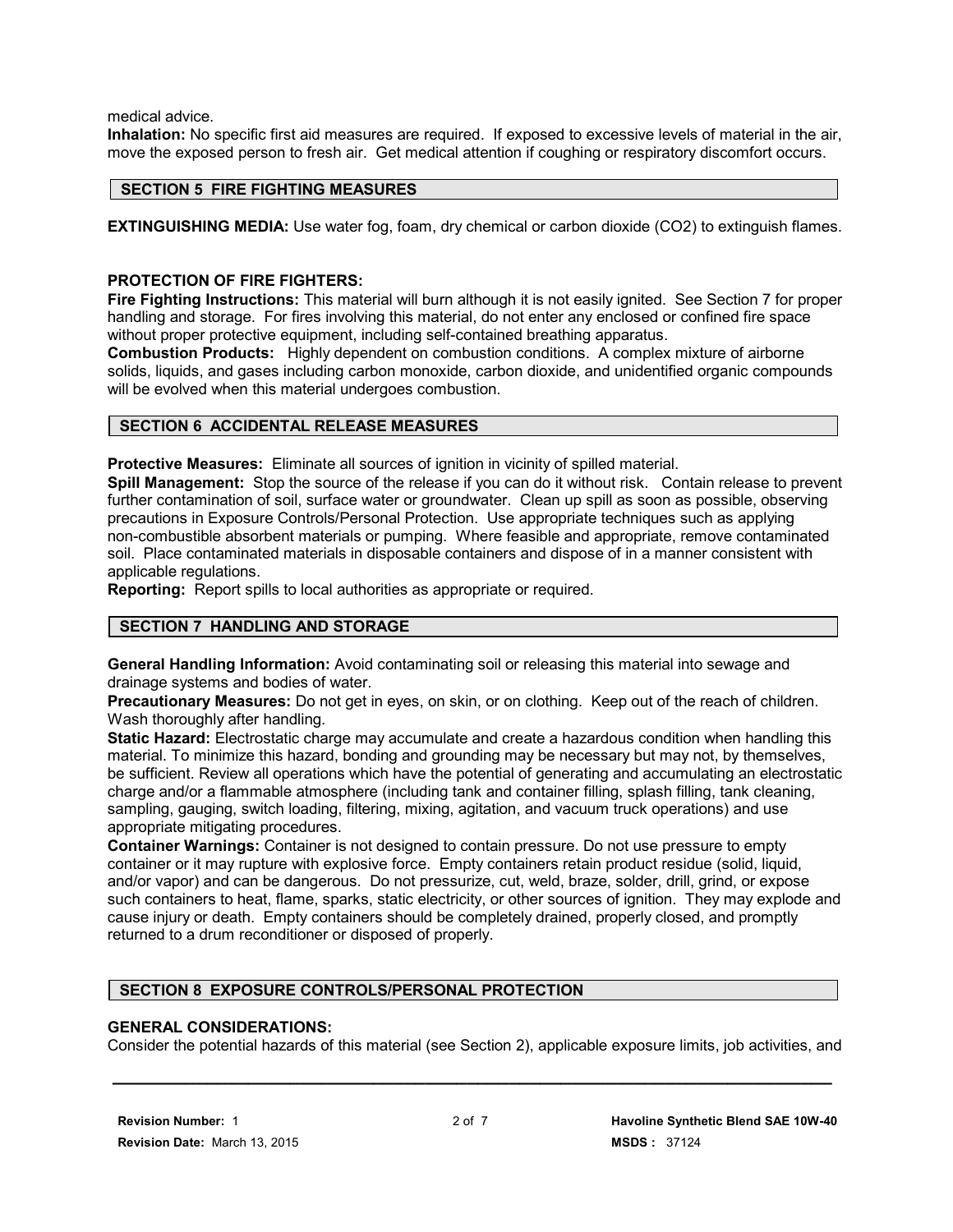other substances in the work place when designing engineering controls and selecting personal protective equipment. If engineering controls or work practices are not adequate to prevent exposure to harmful levels of this material, the personal protective equipment listed below is recommended. The user should read and understand all instructions and limitations supplied with the equipment since protection is usually provided for a limited time or under certain circumstances.

#### **ENGINEERING CONTROLS:**

Use in a well-ventilated area.

# **PERSONAL PROTECTIVE EQUIPMENT**

**Eye/Face Protection:** No special eye protection is normally required. Where splashing is possible, wear safety glasses with side shields as a good safety practice.

**Skin Protection:** No special protective clothing is normally required. Where splashing is possible, select protective clothing depending on operations conducted, physical requirements and other substances in the workplace. Suggested materials for protective gloves include: 4H (PE/EVAL), Nitrile Rubber, Silver Shield, Viton.

**Respiratory Protection:** No respiratory protection is normally required. If user operations generate an oil mist, determine if airborne concentrations are below the occupational exposure limit for mineral oil mist. If not, wear an approved respirator that provides adequate protection from the measured concentrations of this material. For air-purifying respirators use a particulate cartridge.

Use a positive pressure air-supplying respirator in circumstances where air-purifying respirators may not provide adequate protection.

#### **Occupational Exposure Limits:**

| <b>Component</b>                         | Country/<br>Agency | <b>TWA</b>       | <b>STEL</b> | <b>Ceiling</b> | <b>Notation</b> |
|------------------------------------------|--------------------|------------------|-------------|----------------|-----------------|
| Highly refined mineral oil (C15 -<br>C50 | Philippine         | $5 \text{ mg/m}$ | --          | $-$            | $- -$           |

Consult local authorities for appropriate values.

# **SECTION 9 PHYSICAL AND CHEMICAL PROPERTIES**

# **Attention: the data below are typical values and do not constitute a specification.**

**Color:** Brown **Physical State:** Liquid **Odor:** Petroleum odor **Odor Threshold:** No data available **pH:** Not Applicable **Vapor Pressure:** <0.01 mmHg @ 37.8 °C (100 °F) **Vapor Density (Air = 1):** >1 **Boiling Point:** 315°C (599°F) **Solubility:** Soluble in hydrocarbons; insoluble in water **Freezing Point:** Not Applicable **Density:** 0.88 kg/l @ 15°C (59°F) (Typical) **Viscosity:** 15 mm2/s @ 100°C (212°F) (Typical) **Evaporation Rate:** No data available **Octanol/Water Partition Coefficient:** No data available **Combustion Characteristics (Solids/Gases):** No data available **Decomposition Temperature:** No data available **Boiling Range:** No data available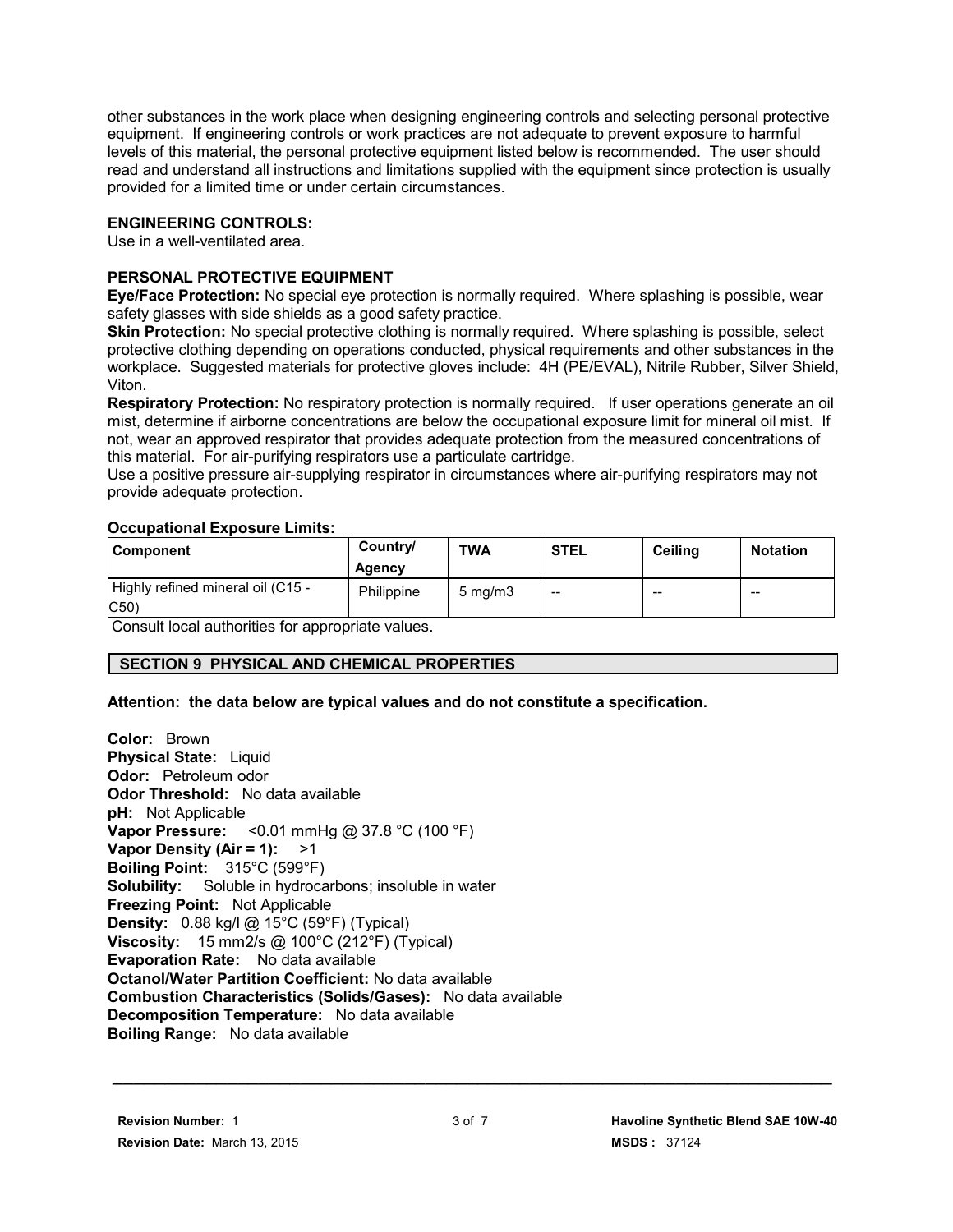#### **FLAMMABLE PROPERTIES:**

**Flashpoint:** (ASTM D92) 205 °C (401 °F) Minimum

**Autoignition:** No data available

**Flammability (Explosive) Limits (% by volume in air):** Lower: Not Applicable Upper: Not **Applicable** 

#### **SECTION 10 STABILITY AND REACTIVITY**

**Reactivity:** May react with strong acids or strong oxidizing agents, such as chlorates, nitrates, peroxides, etc.

**Chemical Stability:** This material is considered stable under normal ambient and anticipated storage and handling conditions of temperature and pressure.

**Incompatibility With Other Materials:** Not applicable

**Hazardous Decomposition Products:** None known (None expected)

**Hazardous Polymerization:** Hazardous polymerization will not occur.

#### **SECTION 11 TOXICOLOGICAL INFORMATION**

#### **IMMEDIATE HEALTH EFFECTS**

**Eye:** Not expected to cause prolonged or significant eye irritation.

**Eye Irritation:** The eye irritation hazard is based on evaluation of data for similar materials or product components.

**Skin:** Contact with the skin is not expected to cause prolonged or significant irritation. Contact with the skin is not expected to cause an allergic skin response. Not expected to be harmful to internal organs if absorbed through the skin.

**Acute Dermal Toxicity:** The acute dermal toxicity hazard is based on evaluation of data for similar materials or product components.

**Skin Irritation:** The skin irritation hazard is based on evaluation of data for similar materials or product components.

**Skin Sensitization:** The skin sensitization hazard is based on evaluation of data for similar materials or product components.

**Ingestion:** Not expected to be harmful if swallowed.

**Acute Oral Toxicity:** The acute oral toxicity hazard is based on evaluation of data for similar materials or product components.

**Inhalation:** Not expected to be harmful if inhaled. Contains a petroleum-based mineral oil. May cause respiratory irritation or other pulmonary effects following prolonged or repeated inhalation of oil mist at airborne levels above the recommended mineral oil mist exposure limit. Symptoms of respiratory irritation may include coughing and difficulty breathing.

**Acute Inhalation Toxicity:** The acute inhalation toxicity hazard is based on evaluation of data for similar materials or product components.

**Acute Toxicity Estimate:** Not Determined

#### **ADDITIONAL TOXICOLOGY INFORMATION:**

 **\_\_\_\_\_\_\_\_\_\_\_\_\_\_\_\_\_\_\_\_\_\_\_\_\_\_\_\_\_\_\_\_\_\_\_\_\_\_\_\_\_\_\_\_\_\_\_\_\_\_\_\_\_\_\_\_\_\_\_\_\_\_\_\_\_\_\_\_\_** During use in engines, contamination of oil with low levels of cancer-causing combustion products occurs.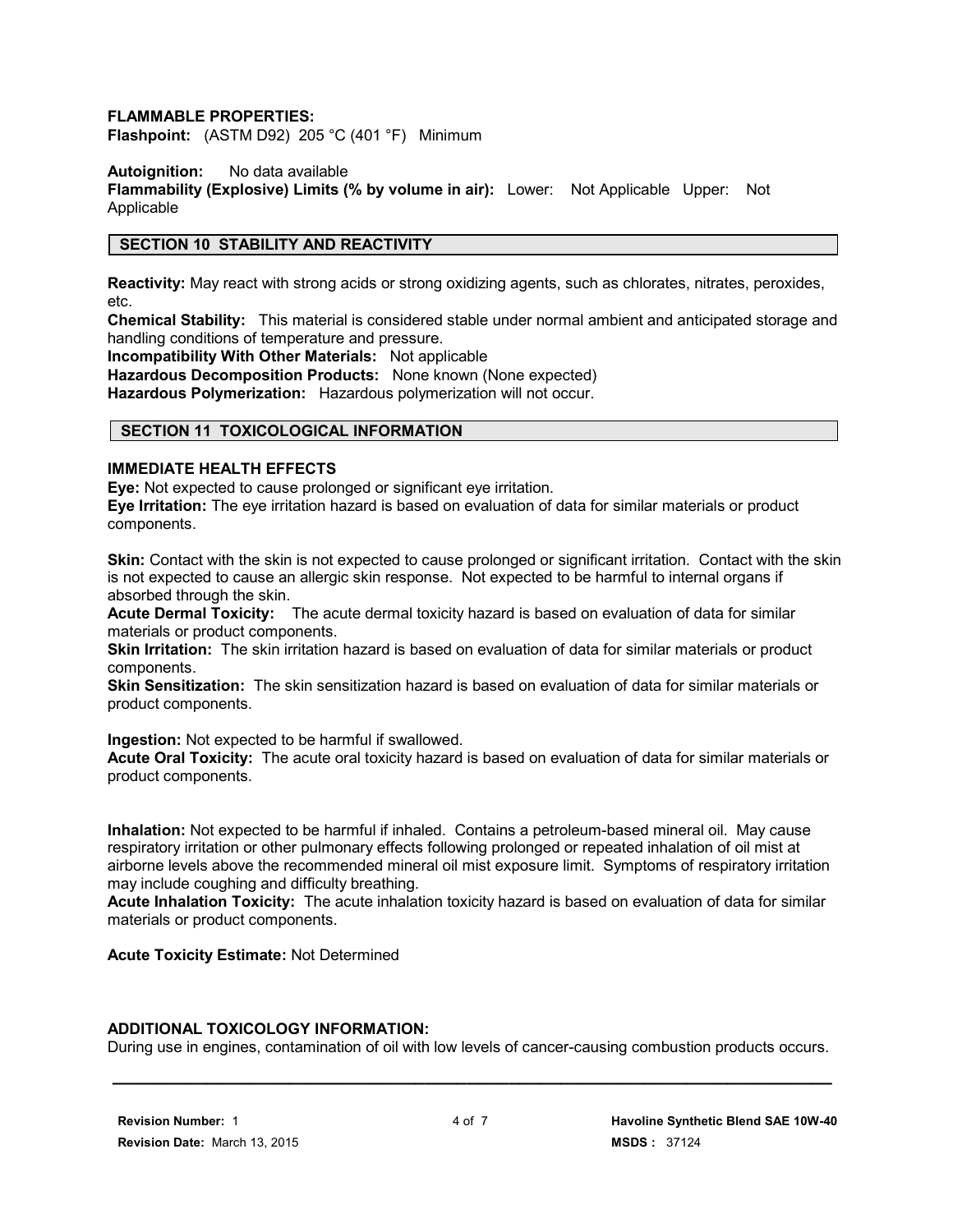Used motor oils have been shown to cause skin cancer in mice following repeated application and continuous exposure. Brief or intermittent skin contact with used motor oil is not expected to have serious effects in humans if the oil is thoroughly removed by washing with soap and water.

This product contains petroleum base oils which may be refined by various processes including severe solvent extraction, severe hydrocracking, or severe hydrotreating. None of the oils requires a cancer warning under the OSHA Hazard Communication Standard (29 CFR 1910.1200). These oils have not been listed in the National Toxicology Program (NTP) Annual Report nor have they been classified by the International Agency for Research on Cancer (IARC) as; carcinogenic to humans (Group 1), probably carcinogenic to humans (Group 2A), or possibly carcinogenic to humans (Group 2B).

These oils have not been classified by the American Conference of Governmental Industrial Hygienists (ACGIH) as: confirmed human carcinogen (A1), suspected human carcinogen (A2), or confirmed animal carcinogen with unknown relevance to humans (A3).

# **SECTION 12 ECOLOGICAL INFORMATION**

# **ECOTOXICITY**

This material is not expected to be harmful to aquatic organisms. The product has not been tested. The statement has been derived from the properties of the individual components.

#### **MOBILITY**

No data available.

#### **PERSISTENCE AND DEGRADABILITY**

This material is not expected to be readily biodegradable. The biodegradability of this material is based on an evaluation of data for the components or a similar material.

The product has not been tested. The statement has been derived from the properties of the individual components.

#### **POTENTIAL TO BIOACCUMULATE**

 Bioconcentration Factor: No data available. Octanol/Water Partition Coefficient: No data available

#### **SECTION 13 DISPOSAL CONSIDERATIONS**

Use material for its intended purpose or recycle if possible. Oil collection services are available for used oil recycling or disposal. Place contaminated materials in containers and dispose of in a manner consistent with applicable regulations. Contact your sales representative or local environmental or health authorities for approved disposal or recycling methods.

# **SECTION 14 TRANSPORT INFORMATION**

The description shown may not apply to all shipping situations. Consult 49CFR, or appropriate Dangerous Goods Regulations, for additional description requirements (e.g., technical name) and mode-specific or quantity-specific shipping requirements.

**DOT Shipping Description:** PETROLEUM LUBRICATING OIL, NOT REGULATED AS A HAZARDOUS MATERIAL FOR TRANSPORTATION UNDER 49 CFR